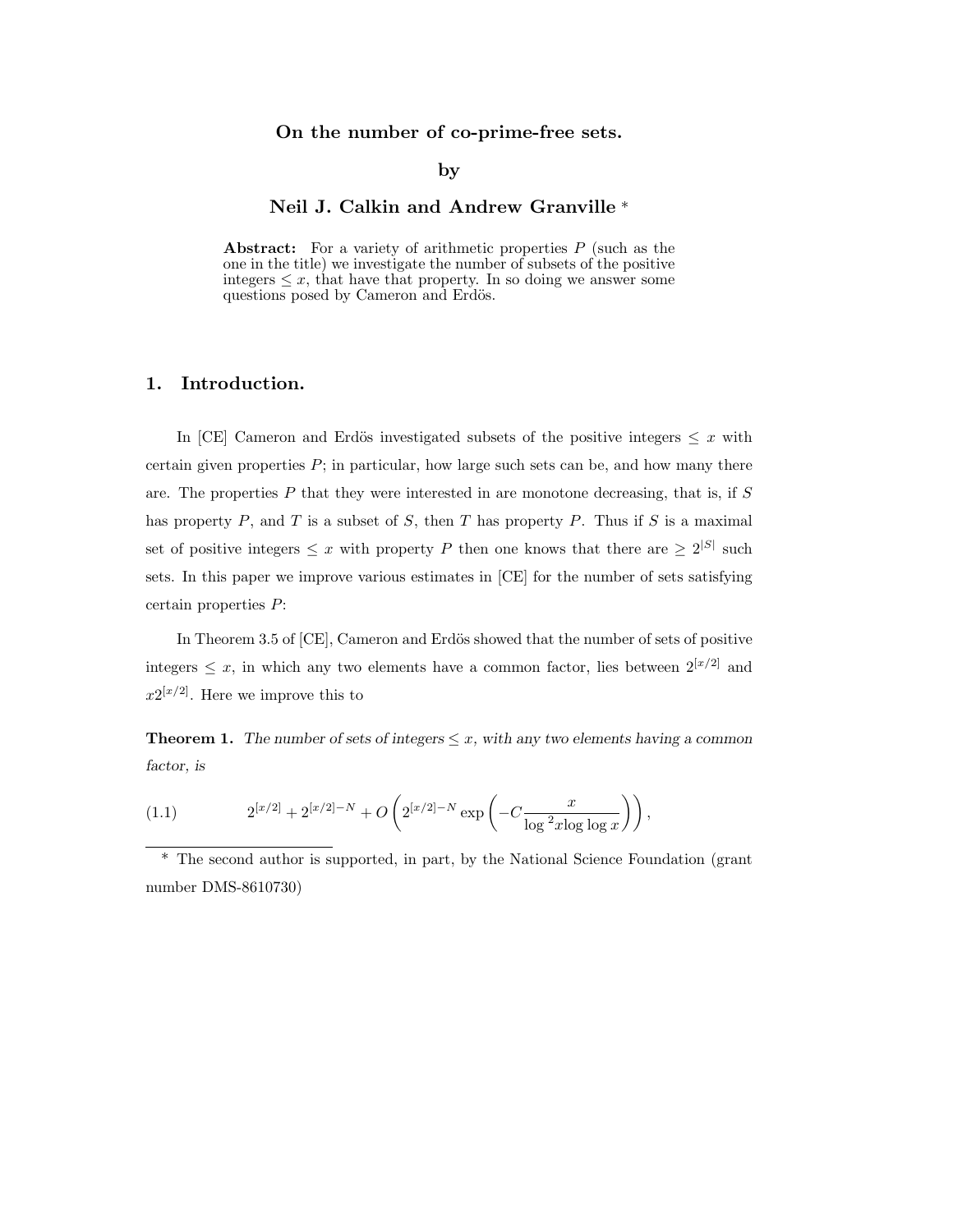for some absolute constant  $C > 0$ , where N, which will be defined in the proof, satisfies

(1.2) 
$$
N = (e^{-\gamma} + o(1)) \frac{x}{\log \log x},
$$

and  $\gamma$  is the Euler-Mascheroni constant.

In Theorem 3.3 of [CE], Cameron and Erdös showed that the number of sets of positive integers  $\leq x$ , in which any two elements are coprime, lies between  $2^{\pi(x)}e^{(1/2+o(1))\sqrt{x}}$  and  $2^{\pi(x)}e^{(2+o(1))\sqrt{x}}$ . Here we improve this to

**Theorem 2.** The number of sets of integers  $\leq x$ , with every pair of elements coprime, is

(1.3) 
$$
2^{\pi(x)}e^{\sqrt{x}\left\{1+O(\log\log x/\log x)\right\}}.
$$

In Section 4.3 of [CE], Cameron and Erdös conjectured that there are  $c(s)^{x+o(x)}$  sets of integers  $\leq x$ , with sum of reciprocals bounded by s, for some positive constant  $c(s)$ . We prove a quantitatative form of this conjecture here:

**Theorem 3.** The number,  $\nu(x)$ , of sets  $\{a_1, a_2, \ldots, a_t\}$  of positive integers  $\leq x$ , with  $\sum_i 1/a_i \leq s$ , is

(1.4) 
$$
c(s)^{x}e^{O(x^{3/4})}, \text{ where } c(s) = \left(1 + e^{-f(s)}\right),
$$

and  $f(s)$  is defined by

(1.5) 
$$
s = \int_{f(s)}^{\infty} \frac{\mathrm{d}u}{u(1+e^u)}.
$$

Cameron and Erdos observed that  $c(s) \geq 2^{1-e^{-s}}$ , for all s. We can provide some rather more accurate estimates based on an analysis of (1.4) and (1.5): As  $s \to 0$ , we have

(1.6) 
$$
c(s) = 1 + s(\log(1/s) + \log \log(1/s) + O(1));
$$

as  $s \to \infty$ , we have

(1.7) 
$$
c(s) = 2 - Ce^{-2s} + O(e^{-4s}),
$$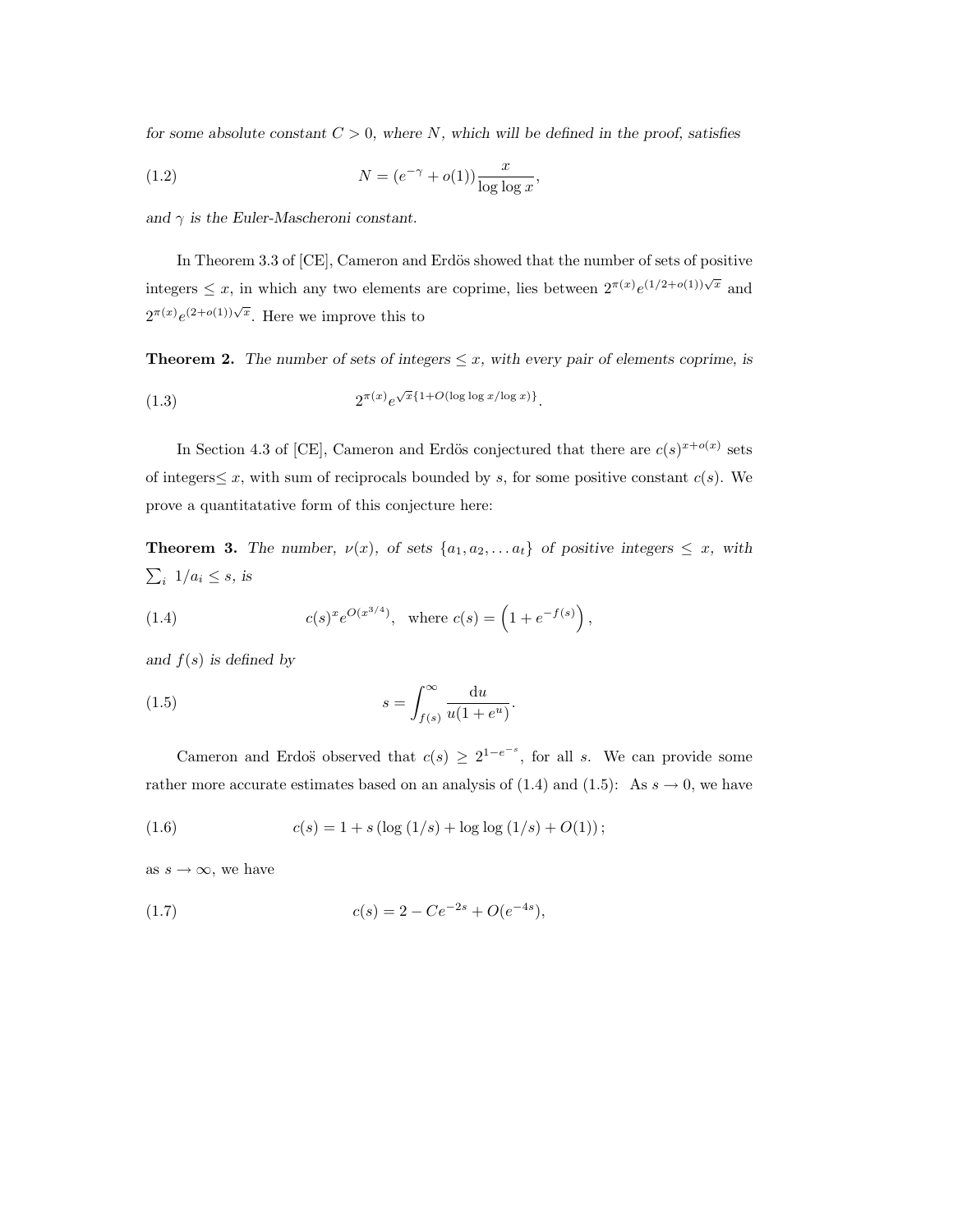for some constant  $C \approx .8819384944...$ 

## 2. Sets where any two elements have a common factor.

**Proof of Theorem 1:** Clearly there are  $2^{[x/2]}$  such sets that contain only even numbers. We now count such sets that contain at least one odd number:

Let k be the largest integer for which  $q = p_1p_2 \ldots p_k \leq x$  (where  $p_j$  is the jth smallest *odd* prime); by the Prime Number Theorem,  $k \sim \log x / \log \log x$ . Define

$$
\mathcal{R} = \{ n \le x : n \text{ is divisible by } 2p_j \text{ for some } j \le k \}.
$$

Clearly any set of the form  $S\cup \{q\}$ , where S is a subset of R, has the property that any two elements have a common factor. The number of such subsets S is  $2^{|\mathcal{R}|}$ , and  $|\mathcal{R}| = |x/2| - N$ where N is the number of integers  $2m \leq x$  that are coprime to q. From the combinatorial sieve we obtain  $N \sim \frac{\phi(q)}{q}$ q  $\overline{x}$  $\frac{x}{2}$ , and then Mertens' Theorem implies (1.2).

Our proof of the rest of Theorem 1 is based on the ideas of Pomerance given in Cameron and Erdös [CE]:

We start by ordering the odd numbers  $\leq x$  as  $q = m_1, m_2, \ldots$  so that

$$
\frac{\phi(m_1)}{m_1} \le \frac{\phi(m_2)}{m_2} \le \frac{\phi(m_3)}{m_3} \le \dots
$$

Define  $f_i(x)$  to be the number of sets of integers  $\leq x$ , that contain  $m_i$  but not  $m_{i+1}, m_{i+2}, \ldots$ , and for which every pair of integers in the set have a common factor.

If 
$$
\frac{\phi(m_i)}{m_i} \geq 2/3
$$
 then

$$
\#\{n \le x : (n, m_i) > 1\} \le \sum_{p|m_i} \frac{x}{p} \le x \sum_{p|m_i} \log\left(\frac{p}{p-1}\right) = x \log\left(\frac{m_i}{\phi(m_i)}\right) \le x \log\left(3/2\right),
$$

so that  $f_i(x) \leq 2^{x \log(3/2)}$ , which is part of the error term in (1.1).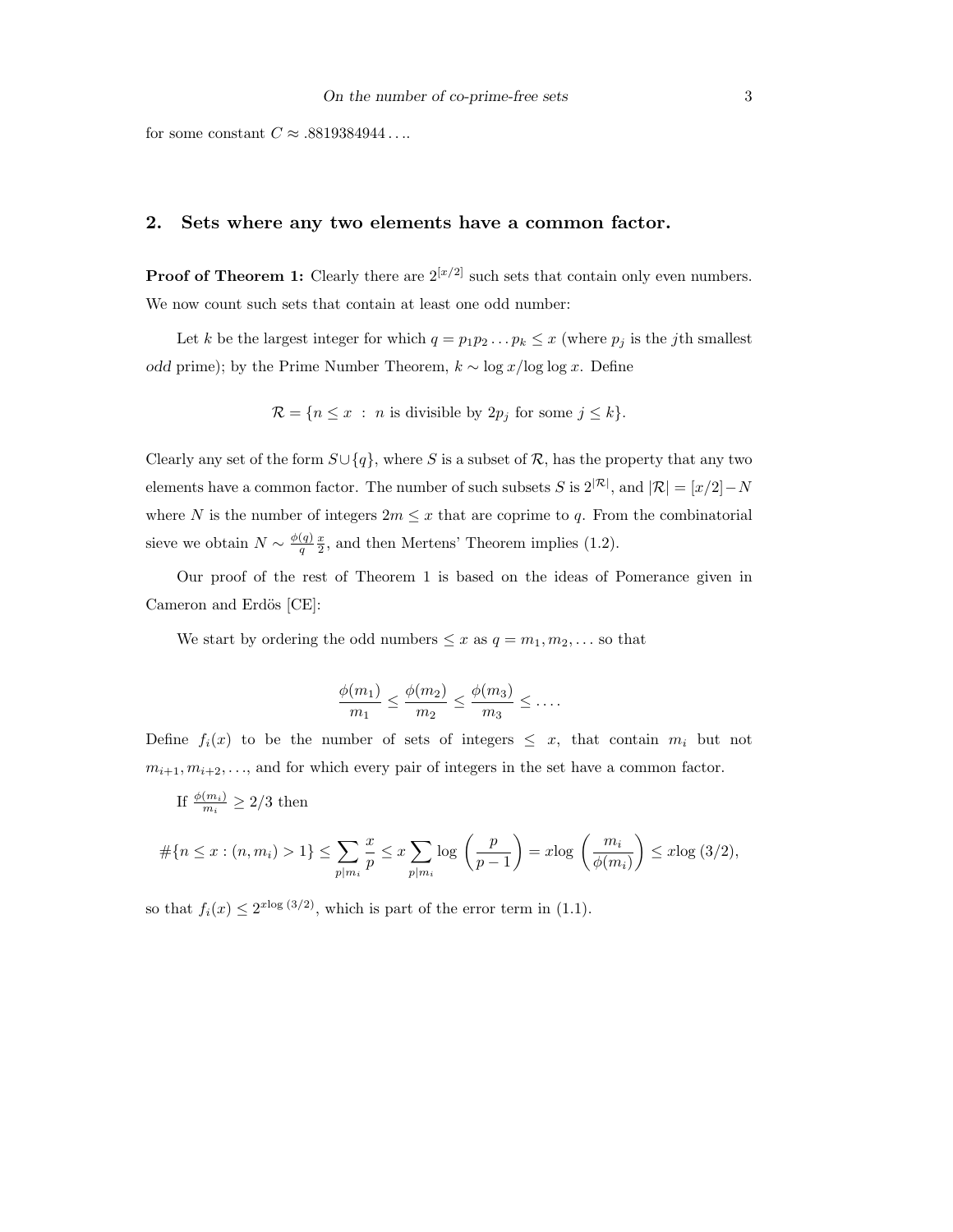Define  $A_m(x)$  to be the number of even integers  $\leq x$ , that are coprime to m, and  $c_i = A_{m_i}(x)$ . Clearly  $f_i(x) \leq 2^{i-1+[x/2]-c_i}$ , and so, in order to complete the proof of Theorem 1, we must show that

(2.1) 
$$
c_i(x) - i - N \gg \frac{x}{\log^2 x \log \log x},
$$

for all  $i \geq 2$  for which  $\frac{\phi(m_i)}{m_i} \leq 2/3$ .

Suppose that  $m = pr \le m' = p'r \le x$  are odd, squarefree numbers, with  $p < x^{1/3}$ . Noting that  $|A_r(x)| = |A_m(x)| + |A_r(x/p)|$ , we see that

$$
(2.2) \quad |A_{m'}(x)| - |A_m(x)| = |A_r(x/p) \setminus A_r(x/p')| \gg \left(\frac{1}{p} - \frac{1}{p'}\right) \frac{x}{\log \log x} \gg \frac{x}{p^2 \log \log x}.
$$

Thus, given any squarefree integer  $r \leq x$ ,  $r \neq q$ , we form a sequence  $r = r_0, r_1, \ldots r_j = q$ , as follows: If  $r_i = p_1 p_2 ... p_h$  for some  $h < k$ , then then let  $r_{i+1} = r_i p_{h+1}$ . Otherwise we construct  $r_{i+1}$  by dividing  $r_i$  by its largest prime factor, and multiplying it by the smallest odd prime that does not yet divide it.

Now as  $|A_q(x)| = N$ , and as the prime factors of q are all  $\ll \log x$ , we find that, if  $i \geq 2$ then  $c_i - N \gg x/\log^2 x \log \log x$  by (2.2); which implies (2.1) for  $i \ll x/\log^2 x \log \log x$ .

So we are left with those *i* for which  $\frac{\phi(m_i)}{m_i} \leq 2/3$  and  $i \gg x/\log^2 x \log \log x$ . We first deal with those  $i \leq 100x/{\log\log x}$  :

If A is any set of  *odd integers*  $\leq x$  *then* 

$$
\frac{\phi(m_i)}{m_i} \ge \min_{n \le x, n \text{ odd}} \frac{\phi(n)}{n}.
$$

So we choose A to be the set of those  $[x/\log^3 x]$  odd integers  $\leq x$ , with the most distinct prime factors.

Hardy and Ramanujan [HR] showed that there exists an absolute constant c such that the number of integers  $\leq x$  with exactly k distinct prime factors is

$$
\ll \frac{x}{\log x} \frac{(\log \log x + c)^{k-1}}{(k-1)!};
$$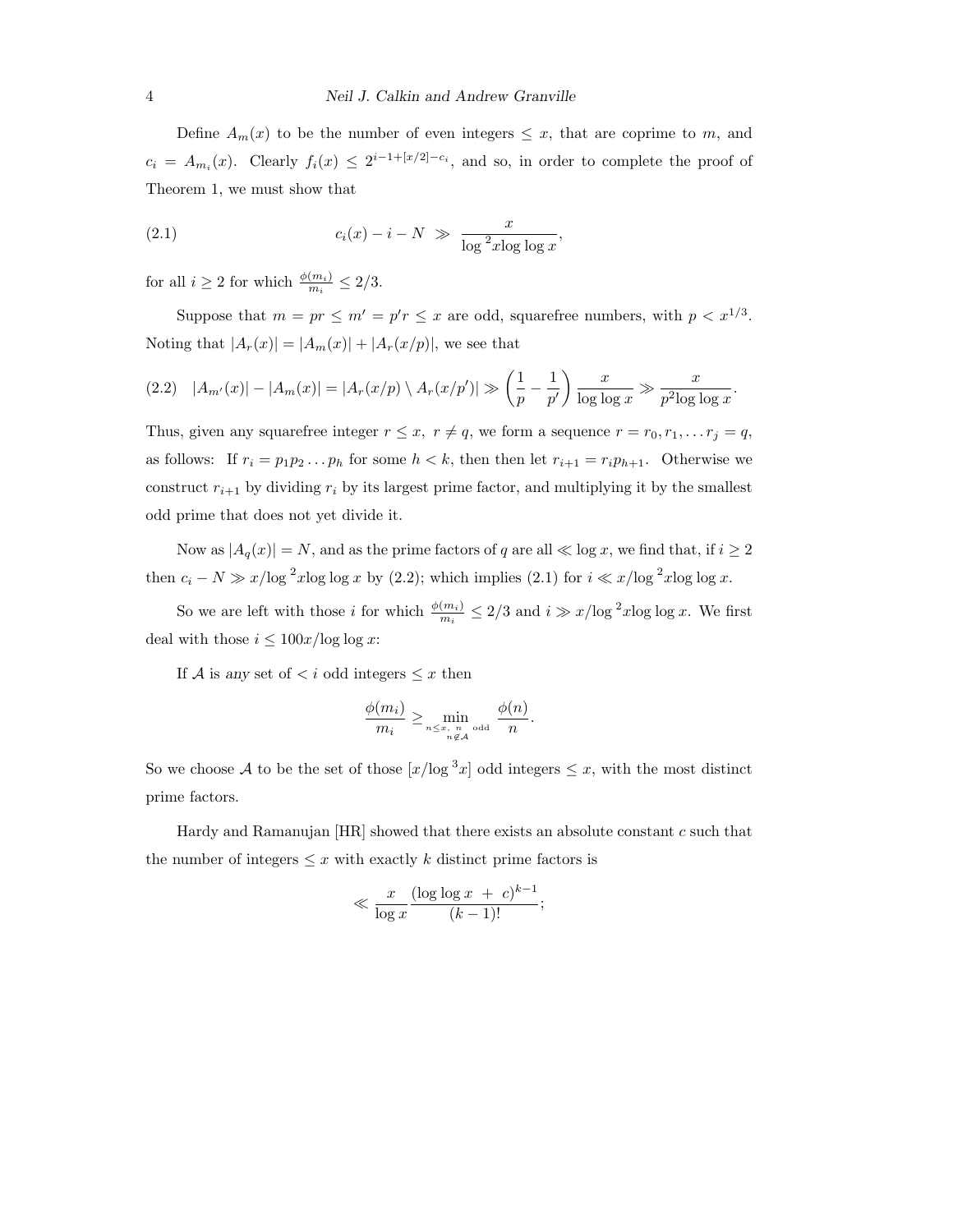therefore the number of integers  $\leq x$  with at least 10log log x distinct prime factors is  $\ll x/\log^{10}x$ . Thus, if  $n \notin \mathcal{A}$  then n has  $\leq 10\log \log x$  distinct prime factors, and so

$$
\frac{\phi(n)}{n} \ge \prod_{p \le (\log \log x)^2} \left(1 - \frac{1}{p}\right) \gg \frac{1}{\log \log \log x}
$$

by Mertens' Theorem. Therefore, by the combinatorial sieve,

$$
c_i \gg \frac{\phi(m_i)}{m_i} x \gg \frac{x}{\log \log \log x},
$$

which implies  $(2.1)$  in this range of i.

Finally we come to those i in the range  $100x/\log \log x \leq i \leq x/2$ , with  $\frac{\phi(m_i)}{m_i} \leq 2/3$ : An immediate consequence of Proposition 4 of [PS] is that

$$
i < \frac{3}{20}x\frac{\phi(m_i)}{m_i} / \left(1 - \frac{\phi(m_i)}{m_i}\right) \leq \frac{9}{20}x\frac{\phi(m_i)}{m_i}.
$$

On the other hand, by the combinatorial sieve,

$$
c_i \ge \left\{ \frac{1}{2} + o(1) \right\} x \frac{\phi(m_i)}{m_i} > \left\{ \frac{10}{9} + o(1) \right\} i;
$$

and thus

$$
c_i - i \ge \frac{i}{10} \ge \frac{10x}{\log \log x},
$$

and so (2.1) is satisfied.

# 3. Sets where any two elements are coprime.

**Proof of Theorem 2:** Let  $t = \pi(r)$ √  $\overline{x}$ ). For the upper bound, note that the number of composite elements of each set is  $\leq t$ , as these elements must all have distinct prime factors  $\leq x$ . All other elements are prime, and so the number of such sets is

$$
\leq 2^{\pi(x)} \sum_{i=0}^t \binom{[x]}{i} \ll 2^{\pi(x)} \frac{x^t}{t!} \ll 2^{\pi(x)} \left(\frac{ex}{t}\right)^t,
$$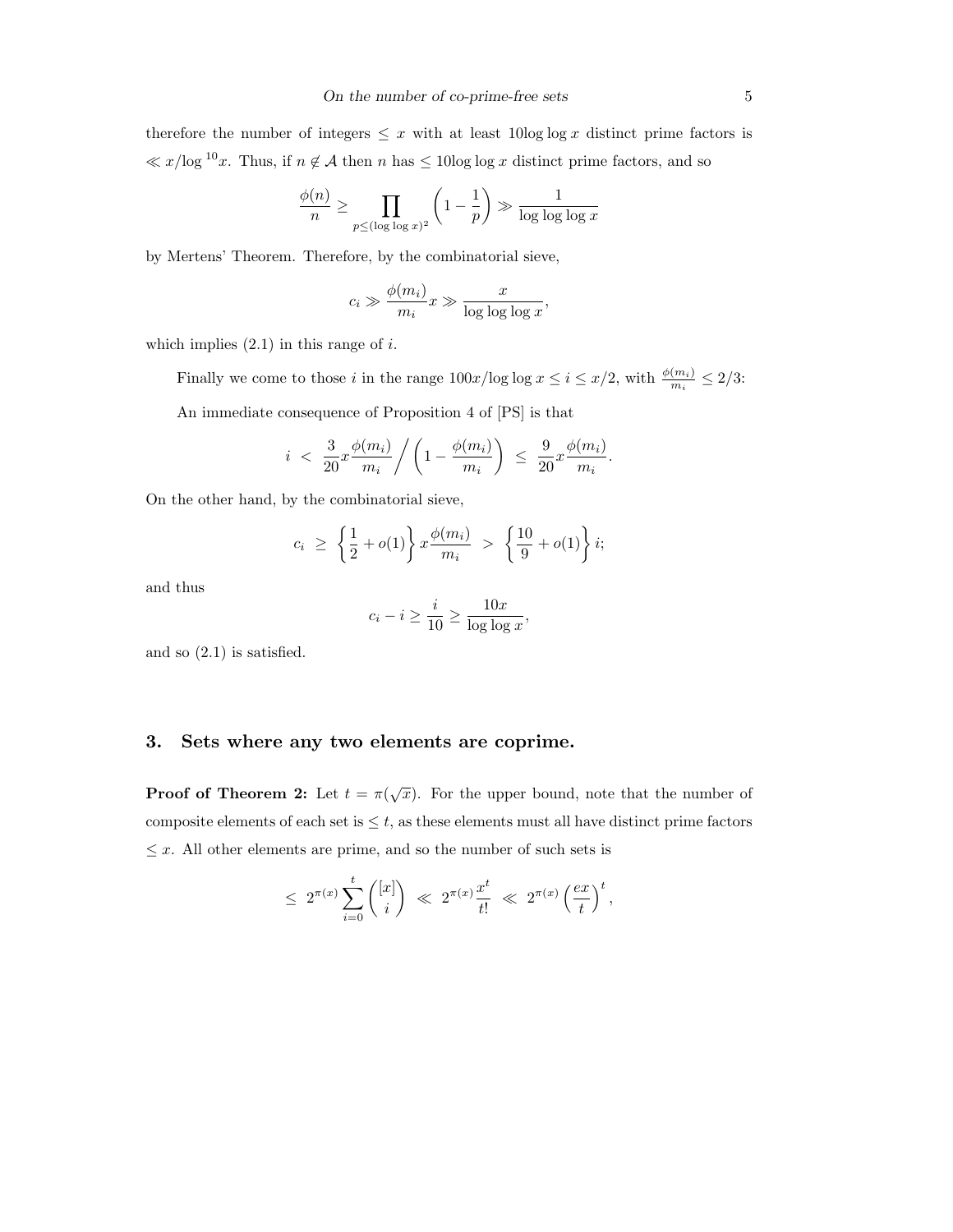which gives  $(1.3)$  by the Prime Number Theorem. (The proof here is the same as in Theorem 3.3 of [CE], except that they made a computational error in the final step.)

To obtain the lower bound, we shall construct (1.3) such sets. Let

$$
k = t \left( 1 - \frac{\log \log x}{\log x} \right)
$$

and let

$$
\sqrt{x} < q_1 < q_2 < \ldots < q_k
$$

be the k smallest primes larger than  $\sqrt{x}$ . Note that, using the Prime Number Theorem in the form  $\pi(x) = \frac{x}{\log x}(1 + O(1/\log x))$  we have

(3.1) 
$$
q_j = x^{1/2} (1 + j/t + O(1/\log x))
$$

and so  $q_k < 2$ √  $\overline{x}$ .

We construct our sets as follows:

Each prime in the interval  $(2\sqrt{x}, x]$  is in our set or not as desired, giving  $2^{\pi(x)-\pi(2\sqrt{x})}$ different options.

We may put any number of the form  $p_kq_k$  in the set, where  $p_k$  is a prime less than  $x/q_k$ (giving  $\pi(x/q_k)$  choices).

Then any  $p_{k-1}q_{k-1}$  where  $p_{k-1}$  is a prime  $\leq x/q_{k-1}$  (giving  $\pi(x/q_{k-1}) - 1$  choices).

We continue in this fashion, taking, in general, any  $p_{k-j}q_{k-j}$ , where  $p_{k-j}$  is a prime  $\leq x/q_{k-j}$ , not already used as some  $p_{k-i}$ , (giving us  $\pi(x/q_{k-j}) - j$  choices), for  $j =$  $0, 1, \ldots, k-1.$ 

Thus the number of different sets constructed is

$$
2^{\pi(x)+O(\sqrt{x}/\log x)}\prod_{i=0}^k\left\{\pi\left(\frac{x}{q_i}\right)-(k-i)\right\}.
$$

Now, by (3.1),

$$
\pi\left(\frac{x}{q_i}\right) - (k-i) = \pi\left(\frac{x^{1/2}}{1+i/t}\left(1+O\left(\frac{1}{\log x}\right)\right)\right) - (k-i)
$$

$$
= t\left\{\frac{1}{1+i/t} + O\left(\frac{1}{\log x}\right) - 1 + \frac{\log\log x}{\log x} + \frac{i}{t}\right\},\,
$$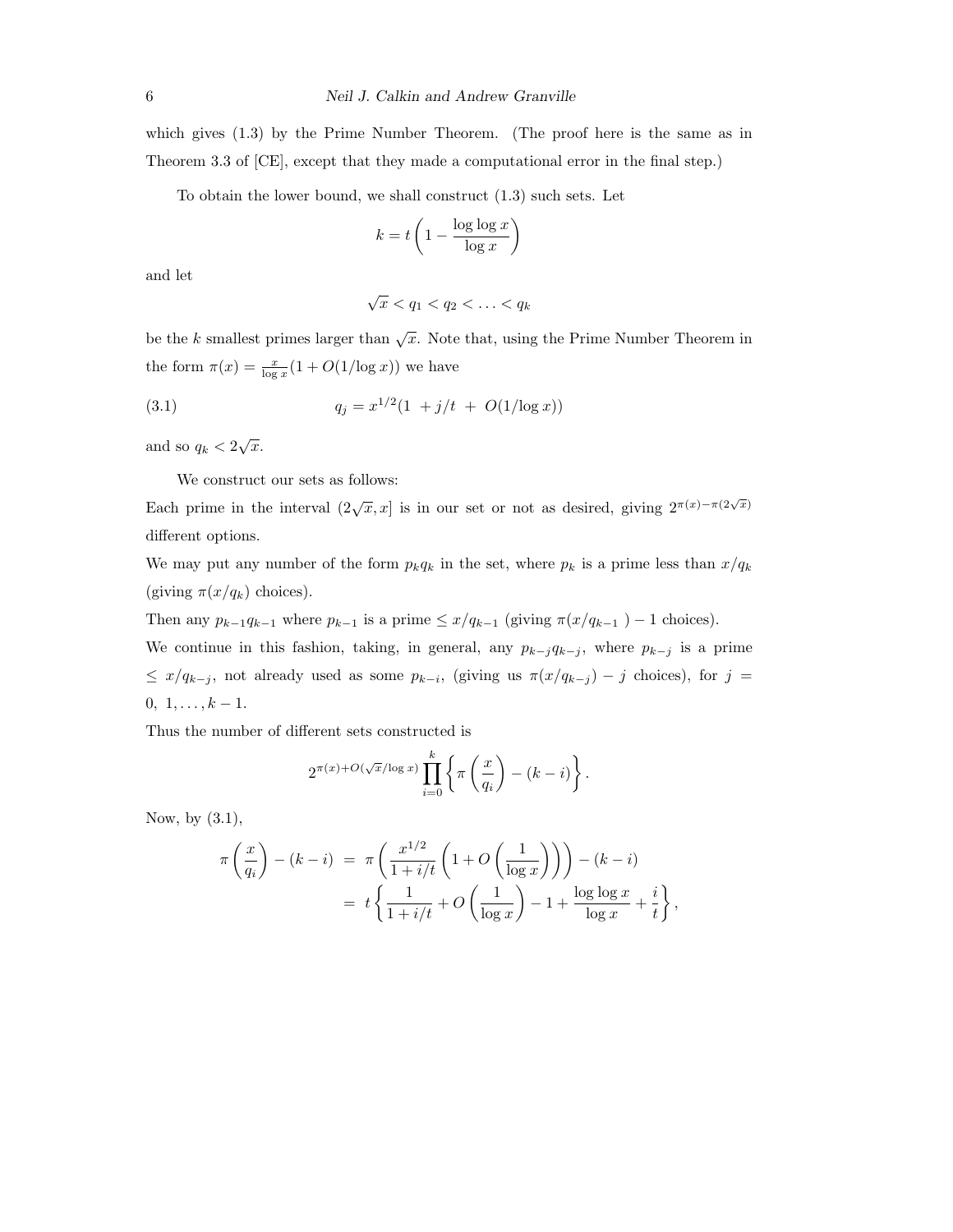using the Prime Number Theorem again,

$$
= t \left( \frac{\log \log x}{\log x} + \frac{(i/t)^2}{1 + i/t} + O\left(\frac{1}{\log x}\right) \right) \ge \frac{t}{\log x}.
$$

Therefore, the number of sets is at least

$$
2^{\pi(x)+O(\sqrt{x}/\log x)}\left(\frac{t}{\log x}\right)^k,
$$

which gives  $(1.3)$ .

**Remark:** With some care it is possible to replace the log log x in (1.3) with (log log  $x$ )<sup>2</sup>, but we are currently unable to do better.

# 4. Sets whose sum of reciprocals is bounded.

**Proof of Theorem 3:** Let  $y = [x^{1/4}]$ ,  $z = [x^{1/2}]$ , and  $x_j = jx/z$  for  $y \le j \le z$ . A given set of positive integers  $\leq x$ , whose sum of reciprocals is bounded by s, has, say,  $b_j$  integers in the interval  $(x_j, x_{j+1}]$  for  $y \leq j < z$  (with  $0 \leq b_j \leq x/z + 1$ ), and so satisfies

(4.1) 
$$
\sum_{j=y}^{z-1} \frac{b_j}{x_{j+1}} \leq s.
$$

So, if the  $b_j$  are fixed with these values then the number of sets of integers  $\leq x$ , with precisely  $b_j$  integers from the interval  $(x_j, x_{j+1}]$ , is

$$
\leq 2^{xy/z} \prod_{y \leq j < z} \binom{[x/z] + 1}{b_j}.
$$

So define  $\alpha_j := b_j/([x/z] + 1)$  for each j. Clearly  $0 \le \alpha_j \le 1$  for each j, and, by (4.1), they must satisfy

(4.3) 
$$
\sum_{j=y}^{z-1} \frac{\alpha_j}{j} \leq s \left( 1 + O\left(\frac{1}{y}\right) \right).
$$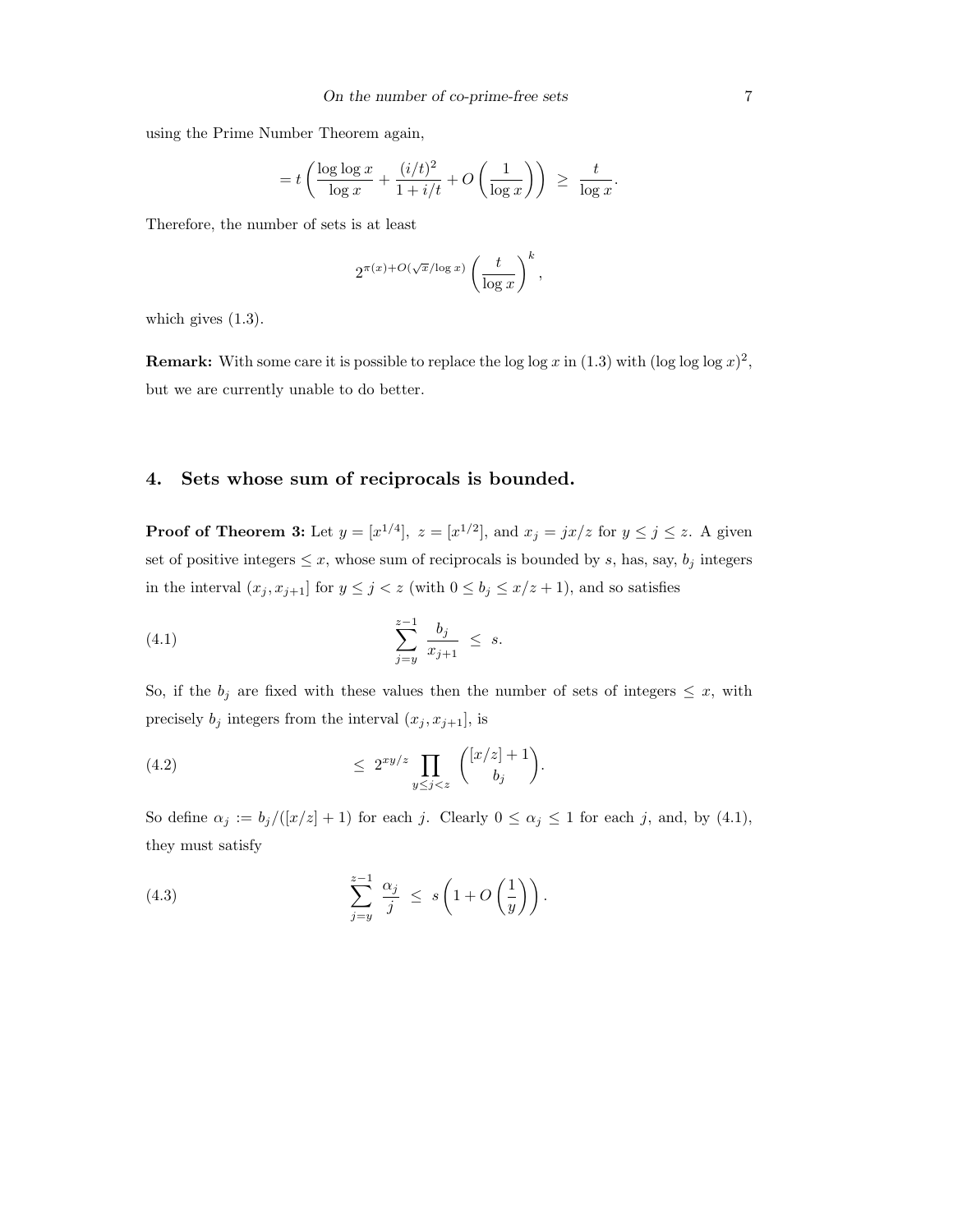Moreover, by Stirling's formula,

$$
\binom{[x/z]+1}{b_j} \ll \exp\left(O(\log x) - \frac{x}{z} (\alpha_j \log \alpha_j + (1-\alpha_j)\log(1-\alpha_j))\right).
$$

Noting that there are no more than  $(x/z + 1)^z$  choices for the  $b_j$ , we thus see that

$$
\nu(x) \ll \exp\left( O(x^{3/4}) - \frac{x}{z} \min_{0 \leq \alpha_j \leq 1, y \leq j < z \atop (4.3) \text{ holds}} \sum_{y \leq j < z} (\alpha_j \log \alpha_j + (1 - \alpha_j) \log (1 - \alpha_j)) \right).
$$

By the method of Lagrange multipliers we find that the minimum occurs when each  $\alpha_j =$  $1/\left(1+e^{A/j}\right)$  for some constant  $A>0$ .

Now

$$
\sum_{j=y}^{z-1} \frac{\alpha_j}{j} = \int_y^z \frac{\mathrm{d}t}{t(1 + e^{A/t})} + O\left(\frac{1}{ye^{A/y}} + \frac{1}{ze^{A/z}}\right)
$$
  
= 
$$
\int_{A/z}^{\infty} \frac{\mathrm{d}u}{u(1 + e^u)} + O\left(\frac{1}{ye^{A/y}} + \frac{1}{(A/y)e^{A/y}} + \frac{1}{ze^{A/z}}\right).
$$

To obtain equality in (4.3), we need to select  $A = x^{1/2} f(s) + O(x^{1/4})$ . Thus

$$
-\sum_{y \le j < z} \alpha_j \log \alpha_j + (1 - \alpha_j) \log (1 - \alpha_j) = \sum_{y \le j < z} \log \left( 1 + e^{-A/j} \right) + \frac{A}{j} \frac{1}{(1 + e^{A/j})}
$$
\n
$$
= \int_y^z \left( \left( 1 + e^{-A/u} \right) + \frac{A}{u \left( 1 + e^{A/u} \right)} \right) du + O(1).
$$

By the substitution  $t=A/u,$  and the fact that

$$
\frac{d}{dt} \frac{\log (1 + e^{-t})}{t} = \frac{1}{t^2} \left( \log (1 + e^{-t}) + \frac{t}{1 + e^t} \right),
$$

this last line is

$$
z\log(1 + e^{-A/z}) + O(1),
$$

and so (1.4) is an upper bound for  $\nu(x)$ .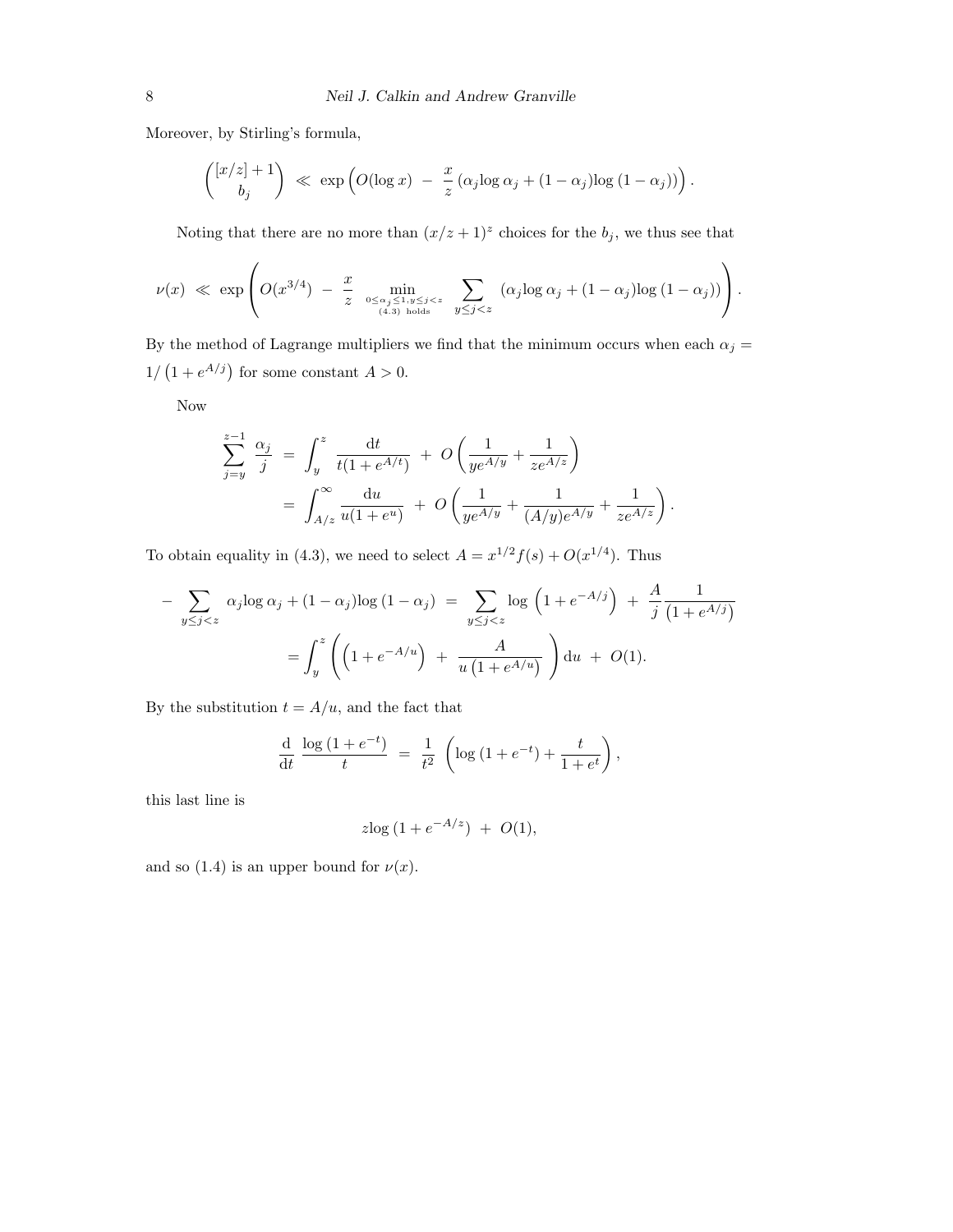To obtain a lower bound for  $\nu(x)$  note that if we select integers  $b_i$  such that

$$
\sum_{j=y}^{z-1} \frac{b_j}{x_j} \leq s,
$$

then the sum of the reciprocals of any set consisting of  $b_j$  integers from the interval  $(x_j, x_{j+1})$ , for each  $y \leq j < z$ , is  $\leq s$ . Clearly the number of such sets is

$$
\geq \prod_{y \leq j < z} \binom{[x/z]}{b_j}.
$$

Now the idea is to select each  $b_j = x/z(1 + e^{A/j}) + O(1)$ , for some constant  $A > 0$ , so that (4.4) is satisfied; this can be done by the choice  $A = x^{1/2} f(s) + O(x^{1/4})$  (the proof being almost identical to that for the upper bound). Now, when we estimate (4.5) with this value for  $A$ , we proceed as in the upper bound, and show that  $(4.5)$  is at least  $(1.4)$ .

**Remarks:** Cameron and Erdos observed that any set of integers taken from  $[x/e^s, x]$  has sum of reciprocals  $\leq s$ , and thus  $c(s) \geq 2^{1-e^{-s}}$ . We will derive (1.6) and (1.7):

If  $x$  is 'large' then

$$
\int_x^{\infty} \frac{\mathrm{d}u}{u(1+e^u)} = \frac{1}{xe^x} \left\{ 1 + O\left(\frac{1}{x}\right) \right\},\,
$$

which implies (1.6). On the other hand, (1.5) gives that, for  $f(s) < 1$  (that is, s 'large'),

(4.6) 
$$
s = C_1 + \frac{1}{2}\log(1/f(s)) - \int_0^{f(s)} \left(\frac{1}{1+e^u} - \frac{1}{2}\right) \frac{du}{u},
$$

where

$$
C_1 = \int_1^{\infty} \frac{\mathrm{d}u}{u(1+e^u)} + \int_0^1 \left(\frac{1}{1+e^u} - \frac{1}{2}\right) \frac{\mathrm{d}u}{u}.
$$

Therefore  $f(s) \approx e^{-2s}$ , and so the last term in (4.6) is  $\ll f(s) \ll e^{-2s}$ . Thus  $f(s) =$  $Ce^{-2s} + O(e^{-4s})$ , where  $C = e^{2C_1}$  (which can be computed explicitly), which implies (1.7).